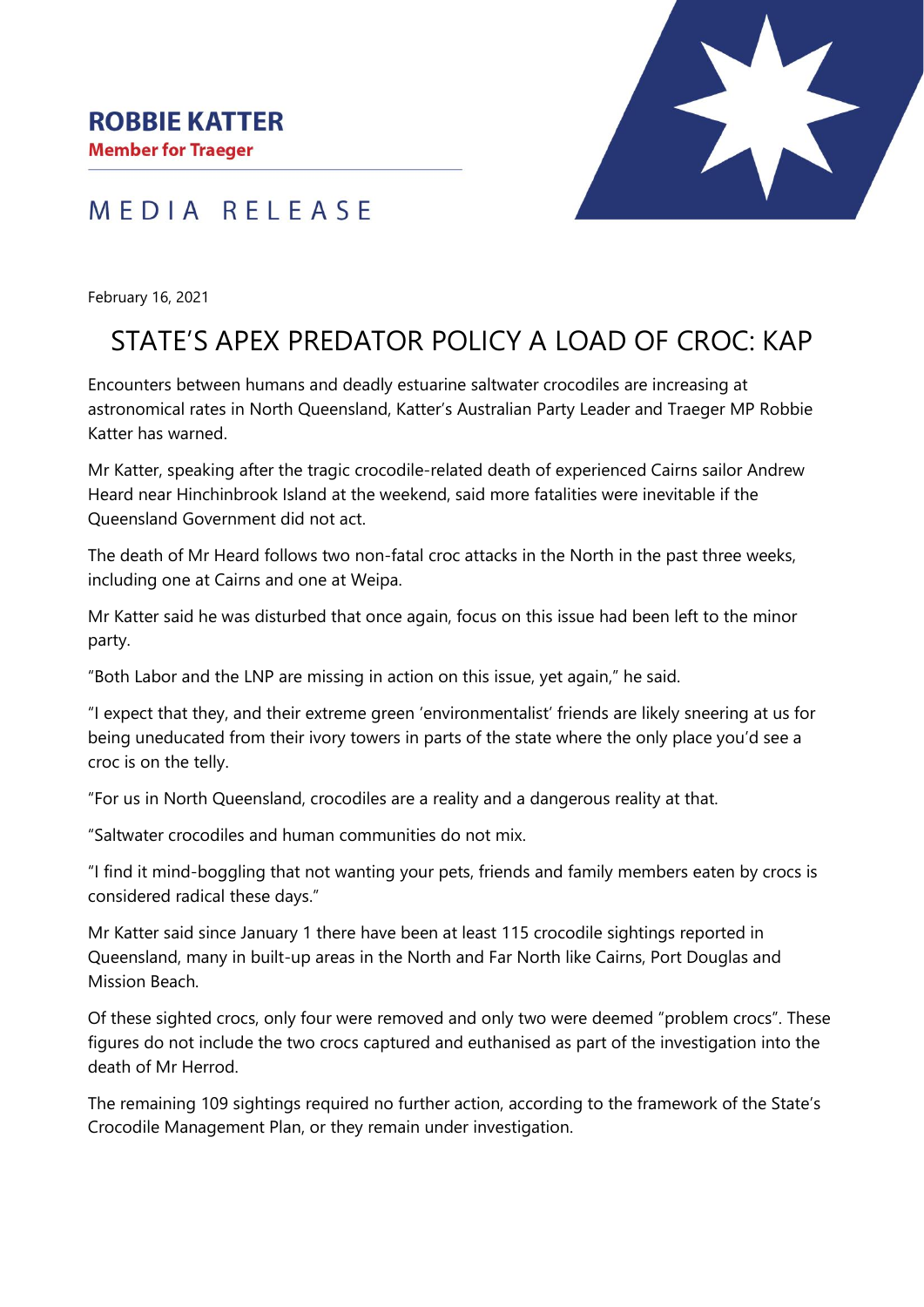#### **ROBBIE KATTER**

**Member for Traeger** 



### MEDIA RELEASE

Government-collected data proves that encounters with crocs in the North and Central Queensland are rising rapidly.

In 2010, there were 175 unconfirmed reports of croc sightings in the state.

By 2015 this had increased to 331 sightings and by 2019, there were 721. Data has not yet been made available for 2020.

Queensland Government representatives have acknowledged there's been a rapid increase in croc numbers in the North, supporting long-running anecdotal reports from locals who have been encountering the apex predators in places never seen before in their lifetimes.<sup>1</sup>

Mr Katter said the KAP would convene during the first parliamentary sitting of the year next week, to discuss the re-introduction of the party's Safer Waterway Bill.

This bill, drafted and introduced twice into the parliament by KAP Hill MP Shane Knuth, would create a Crocodile Authority to be based in Cairns.

The Authority would decide on the number of crocs - which posed a safety threat – that should be culled annually (or less often if not necessary), enable Indigenous groups to host crocodile-hunting tours and allow crocodile eggs to be harvested as is done successfully in the Northern Territory.

Mr Knuth said it was a complete cop-out that the State Government was creating an excuse to do nothing by pointing out that North Queensland waterways were a croc habitat and "croc country".

Yet for decades, locals enjoyed swimming in these waterways without the fear of being taken by a croc.

"The reality is croc numbers have exploded with reported sightings tripling in the last 10 years," Mr Knuth said.

"So, what this is telling us is that the State Government's crocodile management plan has been an utter failure."

KAP Hinchinbrook MP Nick Dametto said it was possible to manage the species much better through commercial harvesting, similar to mud crabs and barramundi.

"Their biomass is in such a state that it would be sustainable to take them from the fishery," Mr Dametto said.

<sup>1</sup> [https://www.cairnspost.com.au/news/cairns/experts-reveal-how-croc-management-has-changed-since](https://www.cairnspost.com.au/news/cairns/experts-reveal-how-croc-management-has-changed-since-hunting-was-outlawed-50-years-ago/news-story/fb811e2b20803ca2205e71595c933d7a)[hunting-was-outlawed-50-years-ago/news-story/fb811e2b20803ca2205e71595c933d7a](https://www.cairnspost.com.au/news/cairns/experts-reveal-how-croc-management-has-changed-since-hunting-was-outlawed-50-years-ago/news-story/fb811e2b20803ca2205e71595c933d7a)